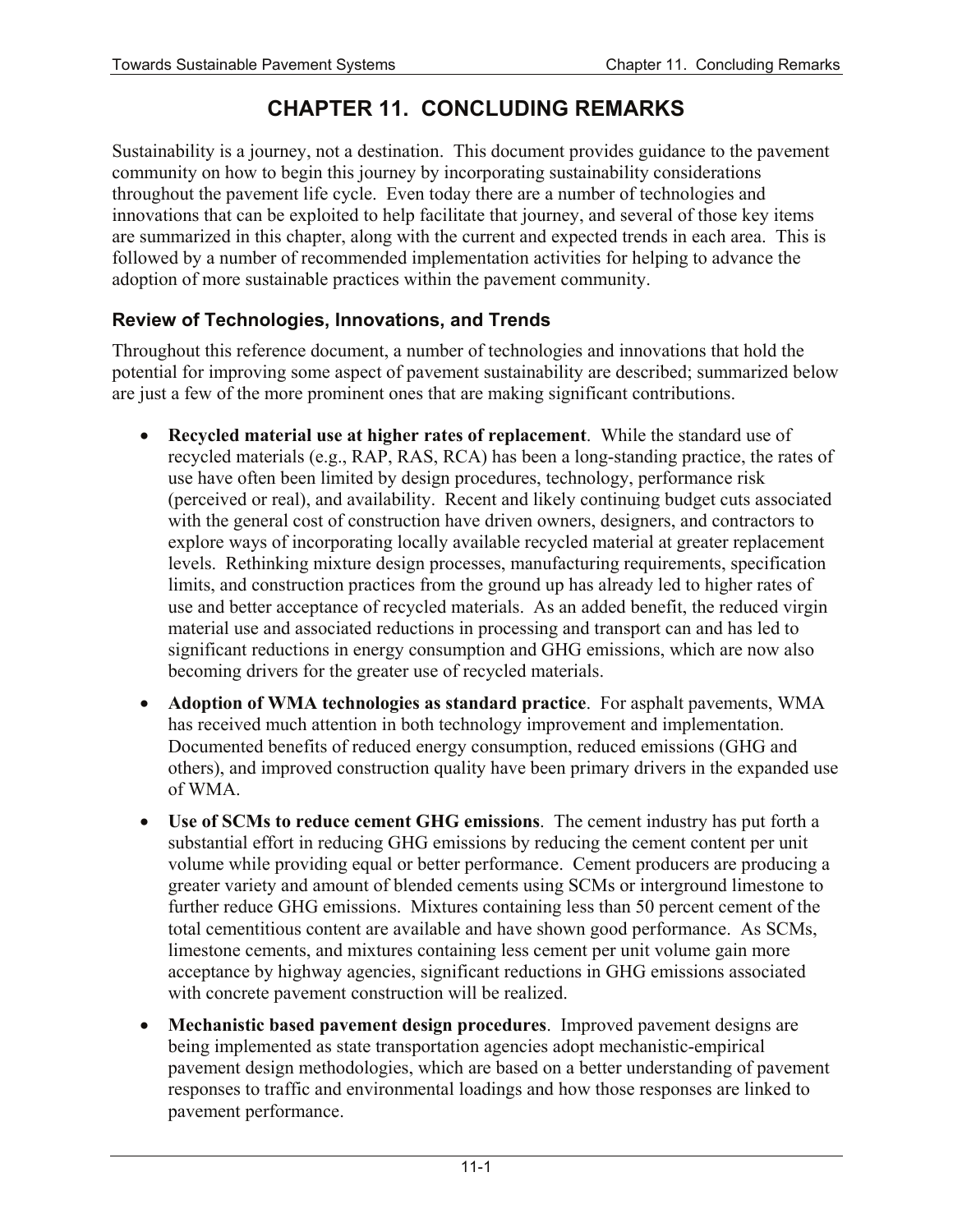- **Optimization of use of materials**. Two-lift concrete pavements and perpetual asphalt pavements are examples of design approaches that optimize the use of paving materials to meet specific needs. For example, two-lift pavements use higher recycled or marginal aggregate content in a thicker bottom lift while reserving more durable material for the thinner surface lift, thereby reducing the environmental impact of the overall structure without compromising performance.
- **Porous pavements for stormwater management**. As concerns continue regarding the volume and quality of stormwater runoff from paved surfaces, permeable asphalt (porous asphalt) and concrete (pervious concrete) pavements are becoming more widely used. These materials can not only be used to reduce stormwater runoff, but they can also be effective in reducing contaminants in waterways and renewing groundwater supplies. Other permeable pavement surfaces also exist, including those made with permeable interlocking concrete pavers.
- **Precast pavements and interlocking pavers**. Precast pavement systems, either intermittent or continuous, offer a unique solution to certain pavement challenges, particularly where short work windows are demanded or when maintaining overall traffic flow is critical. Interlocking concrete pavers provide an aesthetically pleasing appearance while providing utility access without compromising the pavement structure, thereby making them an attractive alternative in urban settings.
- **Construction technologies**. A number of emerging construction technologies are resulting in the production of higher quality, longer lasting pavements that can have significant environmental, economic, and social benefits. Intelligent compaction, stringless paving, and real-time smoothness measurements are providing real-time data to contractors. These data allow them to better control their processes to achieve improved in-place material properties and higher levels of initial pavement smoothness.
- **Expanded use of preservation treatments**. Preservation treatments that use little material yet maintain pavements in a smooth condition for longer periods of time have great environmental benefit, especially on higher traffic volume roadways. This realization is making the use of ultra-thin asphalt surfaces and diamond grinding of concrete pavements particularly attractive.

In addition to these technologies, several trends are emerging within the sustainability arena that are expected to play a significant role in future activities and developments, including:

- **Recognition of the importance of the use phase.** The use phase is beginning to be recognized as having one of the most important impacts on pavement sustainability over the life cycle. Vehicle fuel consumption, noise, safety, stormwater runoff, and urban temperature can be impacted by pavement characteristics such as structural response, macrotexture, roughness, permeability, and surface reflectivity. Studies are ongoing to define the effects of these variables for possible inclusion in future pavement LCA tools, potentially shifting the perspective to focus on pavement attributes that are most critical to minimize environmental and social impacts over the pavement life cycle.
- **Recognition that pavement systems are a small part of larger systems.** Pavements do not stand alone, but are part of larger systems that include both communities and ecosystems possessing their own sustainability goals. Advances are occurring in the development of pavement specific tools that integrate economic, environmental, and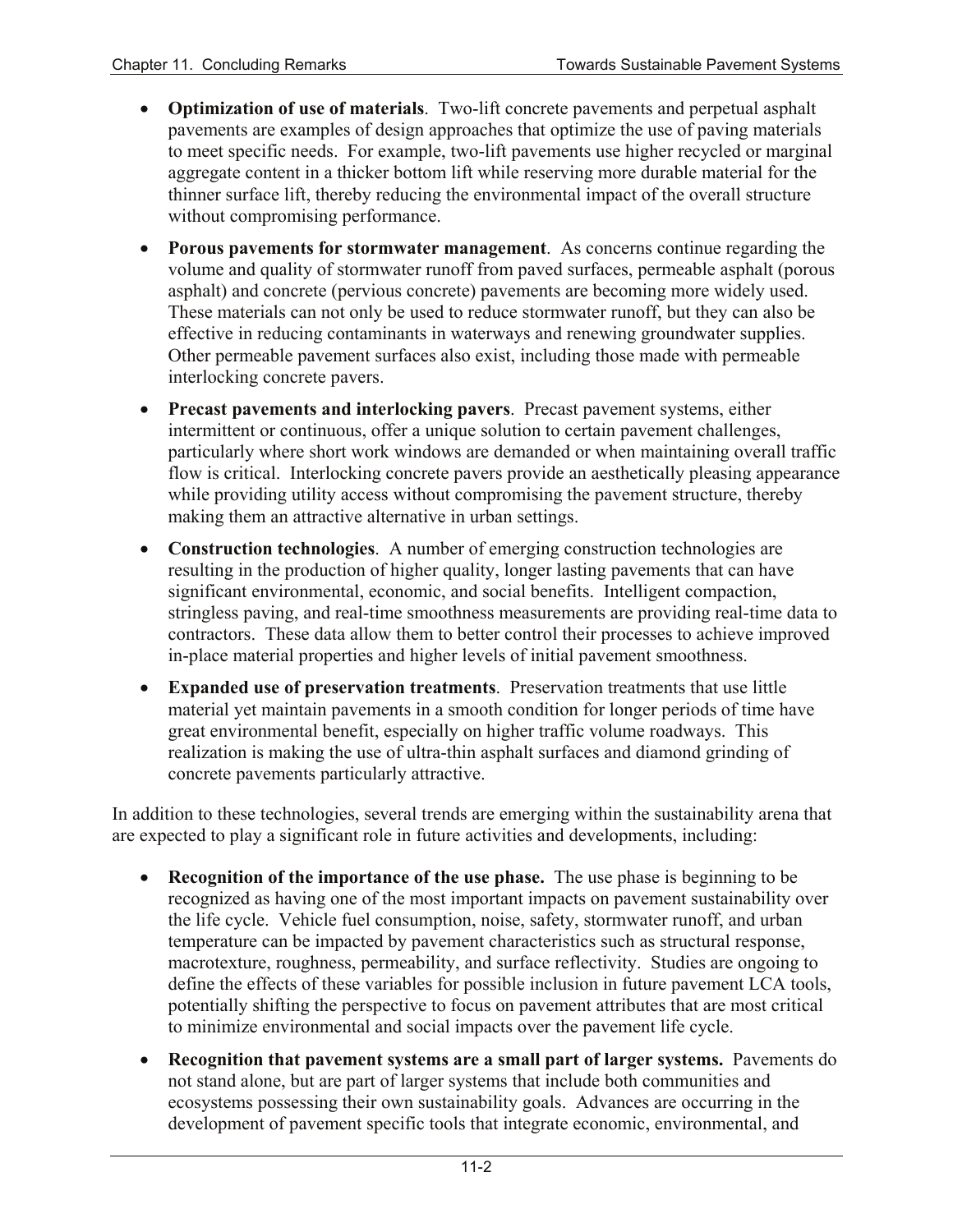societal impacts within the pavement system and in the broader context of these larger systems.

• **Development/enhancement of sustainability tools**. Advances are occurring in the development of tools that integrate pavement LCCA, LCA, and elements of pavement sustainability rating systems. Considerable work remains on building a consensus LCA framework, populating the LCI database with accurate and regionalized data, and developing improved models that accurately reflect the contribution of the use phase. It is envisioned that the emergence of these tools will positively impact the paving community in the next decade.

It is again emphasized that sustainability is context sensitive, and the development of sustainable strategies will depend on the characteristics of the specific project, the materials and technologies that are readily available, and the specific economic, environmental, and societal goals of the agency. Closely linked to this is that the selection of sustainable solutions often requires the consideration of trade-offs between several competing sustainability goals or objectives. The development of an LCA framework is one key area required to be able to assess relative environmental impacts and to monitor overall progress that is being made in the sustainability area.

## **Implementation: The Next Step**

The information presented in this document forms the foundation for moving ahead in adopting sustainability principles in pavement systems. Key factors and activities that are essential to implement pavement sustainability best practices include:

- **Leadership at the national level**. FHWA should work to make sustainability a strategic priority in all areas of pavement design, materials, and construction and in communicating the principles, strategies, and techniques outlined in this document. As part of this, the development of a sustainable pavements framework can help provide a measured, detailed approach on how to advance the concepts, provide the implementation, and promote the research of sustainable pavement systems.
- **Leadership at the state level**. This is necessary to incorporate elements of pavement sustainability in the design and construction of state highway systems. This includes having strategic directions for sustainability established within an agency that include pavement systems. In addition, highway agencies can also contribute to the adoption of more sustainable practices by revisiting their design standards and material and construction specifications to ensure that they are not barriers to implementing more sustainable solutions. This can also have a positive "trickle down" effect to local governments that often rely on state design standards and material and construction specifications. Finally, agencies should identify a short list of items related to sustainability that make sense to adopt or implement within their organization.
- **Partnership between stakeholders**. Collaborative relationships are needed in which industry, academia, and highway agencies work together to implement sustainability principles and address issues and problems that emerge during the ongoing sustainability journey.
- **Education and outreach**. Educational materials and outreach programs must be developed to provide information on basic sustainability principles as well as on specific examples of "low-hanging fruit" in which the implementation of innovative materials and